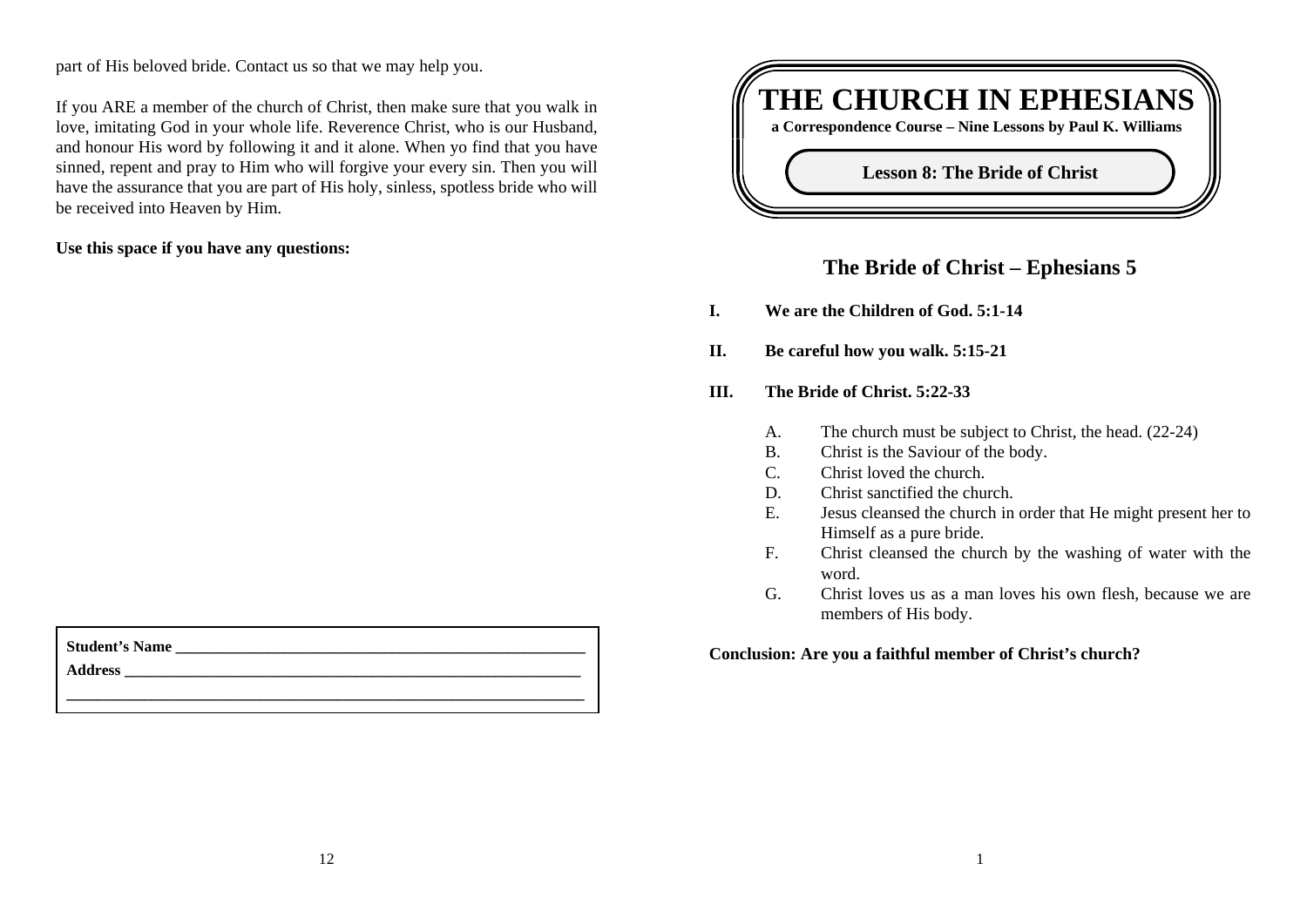| <b>Metaphors for the church</b><br>Note: Some collective terms, some local |                                     |                                      |                                  |           |                                                       |  |  |  |
|----------------------------------------------------------------------------|-------------------------------------|--------------------------------------|----------------------------------|-----------|-------------------------------------------------------|--|--|--|
| Verses                                                                     | Collective                          | Individual                           | Jesus                            | God       | Meaning                                               |  |  |  |
| $1$ Ti $3:15$                                                              | Household                           | Children<br><b>Brothers</b>          | <b>Firstborn Eldest</b><br>Son   | Father    | Family: Love<br>And Care                              |  |  |  |
| Col 1:13<br>Phil 3-20                                                      | Kingdom                             | Citizens                             | King/Judge                       | King      | Authority:<br>Privileges<br>Obligations               |  |  |  |
| 1 Pe 2:9<br>Heb 2:17                                                       | Priesthood                          | <b>Priests</b>                       | <b>High Priest</b>               | God       | Service                                               |  |  |  |
| Eph 2:19-22<br>1 Cor 3:11                                                  | Temple Building                     | <b>Stones</b>                        | Foundation                       | Architect | 1.God's<br>Presence<br>2. Support &<br>Dependency     |  |  |  |
| 1 Cor 12:12-<br>27<br>Rom 12:4-5<br>Col 1:18                               | Body                                | <b>Members</b>                       | Head                             |           | Support &<br>Dependency                               |  |  |  |
| Rom 16:16<br>$T_{11}$ 2-14<br>Acts 20:28                                   | The Church<br>-Of Christ<br>-Of God | <b>Saints Aliens</b><br>The Redeemed | Saviour<br>Purchaser<br>Redeemer |           | 1. Christ's<br>Possession<br>2.Holiness               |  |  |  |
| Luke 14:27<br>Acts 11-26<br>Mt 28:18                                       | Disciples                           | Disciple                             | Teacher                          |           | Student Of<br>Jesus                                   |  |  |  |
| Luke 17:7-10                                                               | Servants                            | Servant                              | Lord                             | ä,        | Selfless<br>Obedience                                 |  |  |  |
| 1 Pe 5:2-4<br>1 Pe 2:25                                                    | Flock                               | Sheep                                | Shepherd                         |           | Protection Of<br>Caring For By<br>Jesus               |  |  |  |
| 2 Ti 2:3-4<br>Eph 6:10-17                                                  | Army                                | Soldier                              | Commander                        |           | <b>Fight Spiritual</b><br><b>Battles For</b><br>Jesus |  |  |  |
| Eph 5:22-32<br>Rev 21                                                      | Wife<br>Bride                       |                                      | Husband<br>Groom                 |           | Intimate<br>Spiritual<br>Relationship                 |  |  |  |

http://www.bible.ca/ntx-church-not-named.htm

#### **His body. (Ephesians 5:28-32)**

"*So husbands ought to love their own wives as their own bodies; he who loves his wife loves himself. For no one ever hated his own flesh, but nourishes and cherishes it, just as the Lord does the church. For we are members of His body, of His flesh and of His bones. "FOR THIS REASON A MAN SHALL LEAVE HIS FATHER AND MOTHER AND BE JOINED TO HIS WIFE, AND THE TWO SHALL BECOME ONE FLESH." This is a great mystery, but I speak concerning Christ and the church*." (Ephesians 5:28-32)

In marriage the husband and wife "become one flesh". They are members of His body. In every circumstance He care for us with tenderness and concern. He is with us always.

The love of Jesus which was demonstrated on the cross continues to exhibit itselfin the day-to-day care which He gives to His bride. We should never feel alone, unwanted or neglected. If we are part of His bride, we are precious to Him and constantly loved.

Because I know He loves me, cares for me, helps me in temptation and listens to my prayers I lift up my hands and strengthen my knees. No matter what the world says or does to me, I will serve Him with all my strength because He will never fail me. He loves me as His own body!

#### **Questions:**

- 41. T F The husband must love his wife as his own body.
- 42. T F Christians are members of Christ's body.
- 43. T F If a man does not love his wife he can still go to heaven.
- 44. T F Jesus is caring for His church daily.
- 45. T F If you are part of Christ's bride, you are greatly loved by Jesus.

## **Conclusion**

Christ's church is His bride, whom He loves as His own body. Are you a part of that church? Have you been cleansed by the washing of water with the word?

If you have not been baptized into His church, you are outside the blood of Christ. We plead with you to come to Jesus with your whole heart. He wants you to be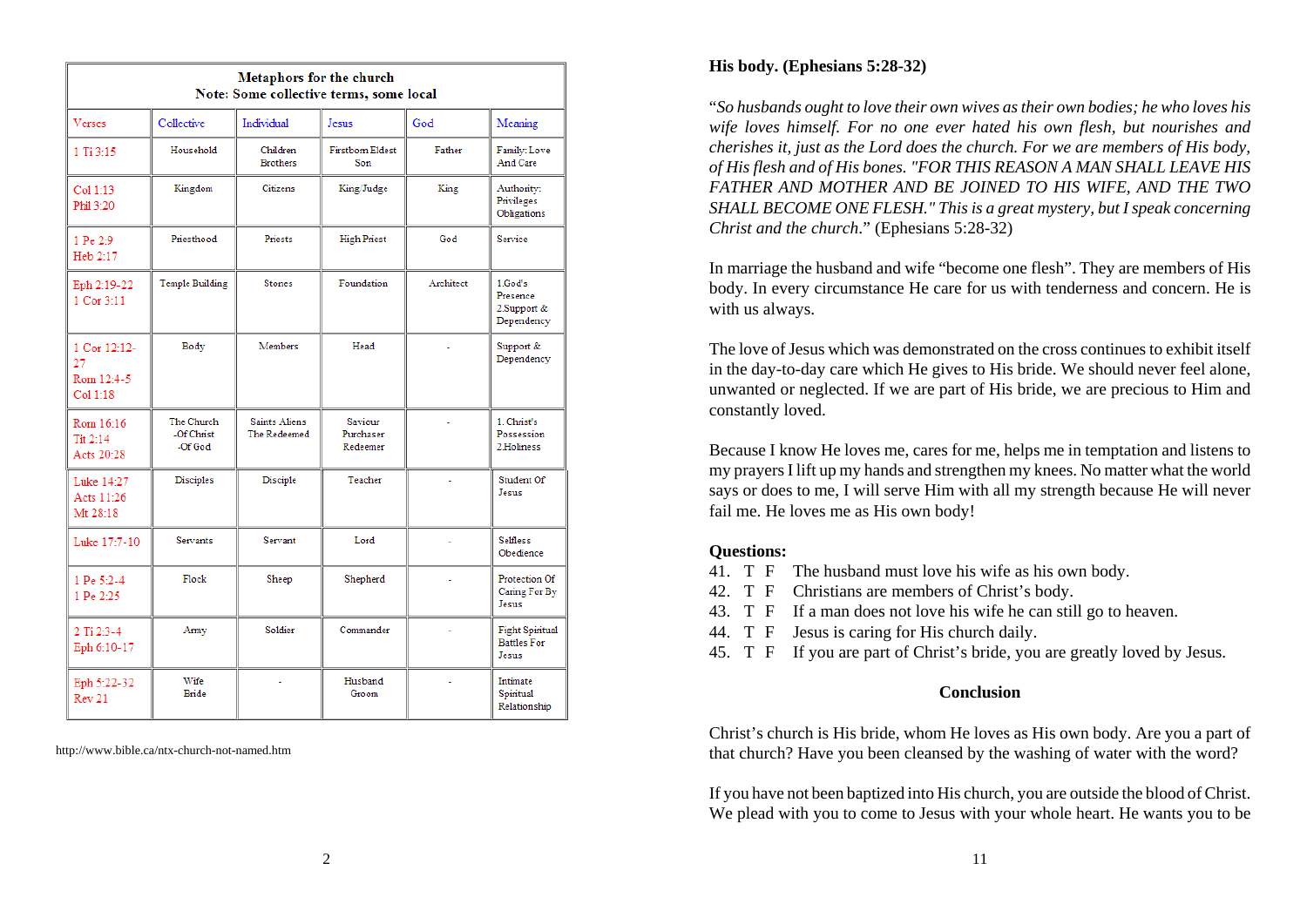#### **F. Jesus cleansed the church in order that He might present her to Himself as a pure bride.**

Every bridegroom desires a wife who is pure and lovely. Jesus desires the same. The trouble is that those whom Jesus wants to be His bride are sinful people. They are not pure and lovely, and they cannot make themselves pure.

Therefore Jesus takes these filthy, impure, sinful people and cleanses them. He died on the cross to purchase their salvation, and He cleanses them by the washing of water with the word "*that He might present her to Himself a glorious church, not having spot or wrinkle or any such thing, but that she should be holy and without blemish*." (Ephesians 5:27)

The church is the pure, holy, spotless bride of Christ–but not because the members have lived pure lives or earned their salvation. The church is pure because of forgiveness given to them by the Bridegroom. We enjoy the privilege of being married to Christ solely because Jesus loved us and provided the way to become pure. How this makes us love Him!

Since we are the pure bride, we must continue to live so as to have "no spot or wrinkle or any such thing". This we do by following in the steps of Jesus and, when we sin, by repenting with all our hearts and praying to God for forgiveness (Acts 8:21-22; 1 John 1:8-9). When we do this we continue to be forgiven and therefore to be pure in God's sight. After a lifetime of loving service to Jesus, the Bridegroom, we will receive an eternity of blessing in His presence in heaven! Praise be to Him!

#### **Questions:**

- 37. T F Without Jesus we cannot make ourselves pure.
- 38. T F The church is pure because we have been forgiven through the blood of Jesus.
- 39. T F When the Christian sins, he must repent and pray for forgiveness.
- 40. T F The church will be presented to Christ in heaven having no spot or wrinkle.

#### **G. Christ loves us as a man loves his own flesh, because we are members of**

# **Introduction**

"*Therefore do not be unwise, but understand what the will of the Lord is."* (Ephesians 5:17). This verse comes in a section which deals with how we must live. Then, as now, Christians were being deceived by the allure of immorality. "Let no one deceive you with empty words, for because of these things the wrath of God comes upon the sons of disobedience." (Ephesians 5:6) From the time of Eve, men and women have listened to Satan's lie that "you will NOT surely die." Christians must understand what the will of the Lord is. They must not be deceived.

# **I. We are the children of God. 5:1-14**

Paul first tells us that Christians must flee from sin because we are the childrenof God. "*Therefore be imitators of God as dear children. 2 And walk in love, as Christ also has loved us and given Himself for us, an offering and a sacrifice to God for a sweet-smelling aroma*." (Ephesians 5:1-2) God's children must be like their Father; they must imitate His Son, Jesus Christ.

God's children must not imitate Satan and his followers. "*But fornication and all uncleanness or covetousness, let it not even be named among you, as is fitting for saints; 4 neither filthiness, nor foolish talking, nor coarse jesting, which are not fitting, but rather giving of thanks*." (5:3-4) Satan's disciples are filthy; the children of God are "saints" (holy ones).

Satan's disciples are called "sons of disobedience". "*Let no one deceive you with empty words, for because of these things the wrath of God comes upon the sons of disobedience*." (5:6) If the children of God walk in disobedience, they will also be punished in the wrath of God. "*Therefore do not be partakers with them. 8 For you were once darkness, but now you are light in the Lord. Walk as children of light.*" (5:7-8) The children of God are children of light. Let us not walk as do the children of darkness.

## **Questions:**

- 1. T F God's children must imitate Him.
- 2. T F Jesus is our example of love.
- 3. T F It is proper for saints to be greedy.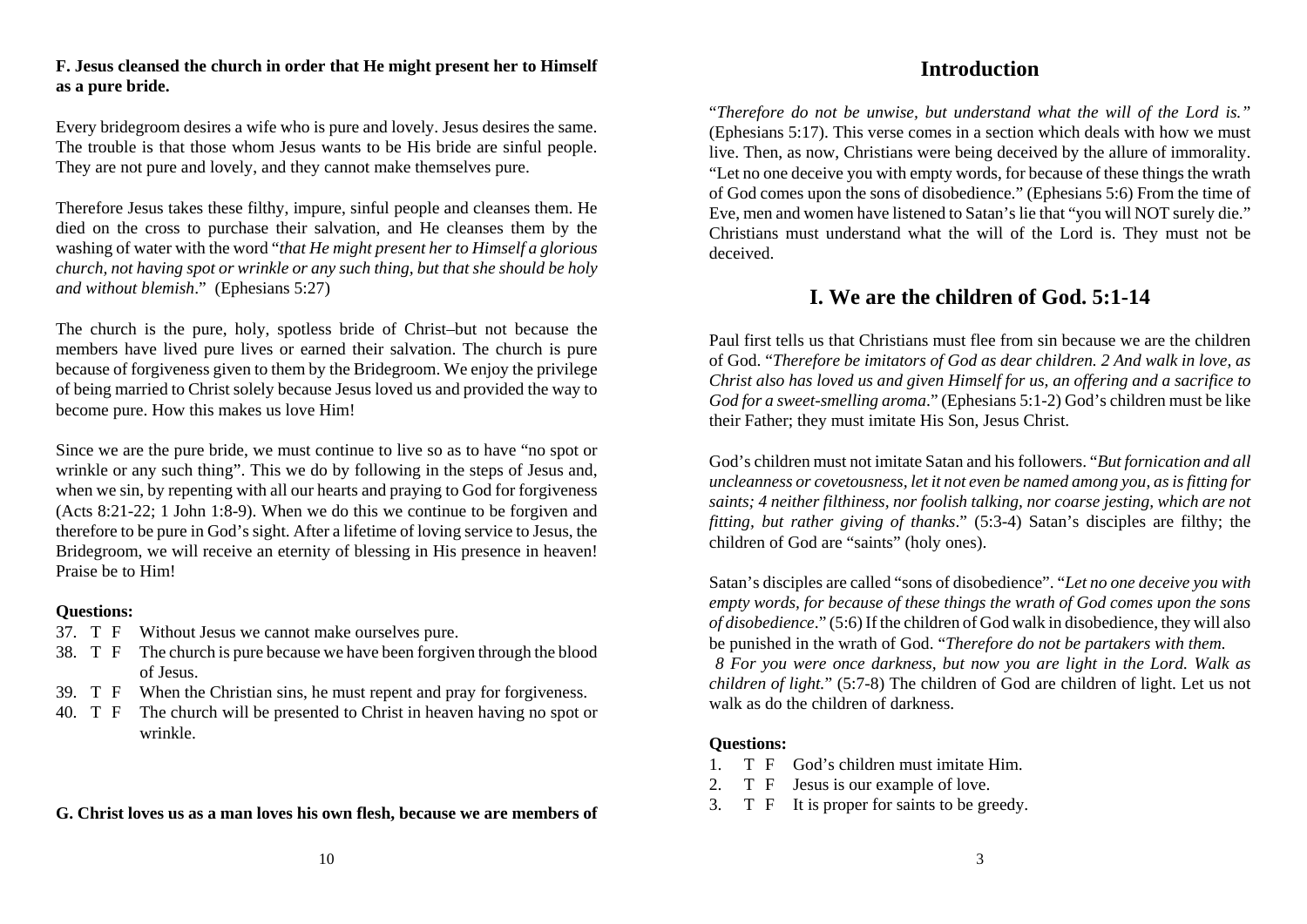- 4. T F God's children are "sons of disobedience."
- 5. T F God's children are children of light.

# **II. Be careful how you walk. 5:15-21**

In lesson seven we studied verses 15-21. This section begins: "*Therefore be careful how you walk, not as unwise men, but as wise"* (v.15). In lesson seven we emphasised that the Christian must worship God, especially that the Christian must sing psalms, hymns and spiritual songs. His life is toward God, whereas the life of the child of darkness is toward the flesh. The Christian's life is full ofthanksgiving to God (v.20) and of subjection to other Christians in the fear of Christ (v.21).

# Ç

# **III. The Bride of Christ. 5:22-33**

Paul has told us that Christians are the children of God $(v,1)$  saints  $(v,3)$ , and children of light  $(v,8)$ . In verses 22-33 he uses another figure to teach us how we must behave. He says that the church is the bride of Christ. From this figure he teaches us many things.

#### **A. The church must be subject to Christ, the head. (vss 22-24)**

"*Wives, submit to your own husbands, as to the Lord. For the husband is head of the wife, as also Christ is*

*head of the church; and He is the Savior of the body. Therefore, just as the church is subject to Christ, so let the wives be to their own husbands in everything*."

Here is the difference between the Lord's church and the churches of men. Those who belong to Christ are subject to Him. They are careful to do only those things which He tells them in His word. They do not go beyond His teaching because they know "*Whoever transgresses and does not abide in the doctrine of Christ does not have God*." (2 John 9) Like a bride who is in subjection to her husband, the bride of Christ does "*all in the name of the Lord Jesus*" (Colossians 3:17). She is careful to do only those things Jesus tells her to do in His word, the New **salvation** because Jesus cleansed the church BY the washing of water with the word. Only those who have been immersed in water AFTER listening to and believing the word have the right to claim cleansing and sanctification. **This means that denominations are made up of UNSAVED people**, even though they claim salvation. We pray that they may hear the word of God and receive the washing of water so that they may be cleansed and sanctified. When they do that, they will no longer be in a denomination but in the church for which Jesus died, which belongs to Him, which He saves, and of which He is head.

#### **Questions:**

- 25. T F When a person believes in Jesus he is cleansed before he is baptized.
- 26. T F A person is cleansed by praying for the Holy Spirit.
- 27. T F A baby is cleansed by baptism with water without believing the word.
- 28. T F The "washing of water" is the baptism of te Holy Spirit.
- 29. T F A person does not have to do anything in order to be cleansed from his sins.
- 30. T F The seed by which we are born is the word of God.
- 31. T F One must be born of water and the Spirit in order to enter the kingdom of God.
- 32. T F One must believe and be baptized in water in order to be cleansed.
- 33. T F Baptism saves you.
- 34. T F In baptism our sins are washed away.
- 35. T F Sprinkling water on a person is the "washing of water" By which Jesus cleanses His church.
- 36. T F Those who have received sprinkling for baptism have not been cleansed.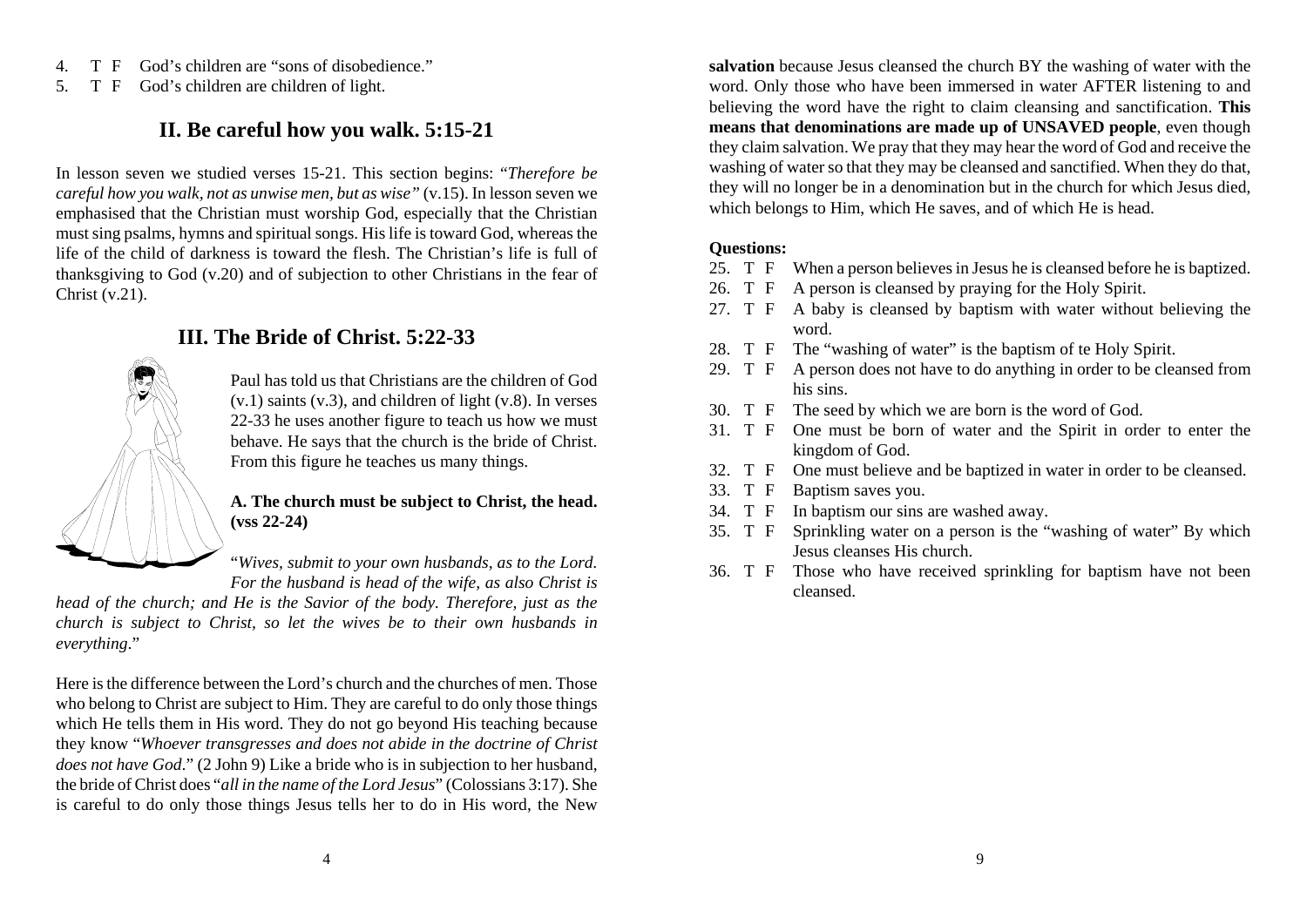22. T F An unholy person can be united with God.

23. T F God made Jesus to be sin so that we can be made holy.

24. T F Jesus sanctified the church.

## **E. Christ cleansed the church by the washing of water with the word.**

After Jesus died for the church, there was still something to be done in order that we should be sanctified. The cleansing was made possible by His death on the cross, but the actual cleansing requires an act on the part of each of us. It requires "the washing of water with the word."

Jesus referred to this when He said to Nicodemus, "*Most assuredly, I say to you, unless one is born of water and the Spirit, he cannot enter the kingdom of God*." (John 3:5) The new birth is accomplished by the water and the Spirit, or as Paul puts it, "*having been born again, not of corruptible seed but incorruptible, through the word of God which lives and abides forever*" (1 Peter 1:23).

In plain words, Christ washed away our sins when we believed the word of God brought by the Holy Spirit and were baptized in water. We were then cleansed by the washing of water with the word.

That the "washing of water" means baptism is very clear, just as Hebrews 1022 also refers to baptism: "*let us draw near with a true heart in full assurance of faith, having our hearts sprinkled from an evil conscience and our bodies washed with pure water*." 1 Peter 3:21 tells us that "*baptism now saves you,*" and Acts 22:16 says, "*Arise, and be baptized, and wash away your sins.*" Acts 2:38 tells us baptism is for the forgiveness of sins, and Mark 16:16 teaches that it is in order that we may be saved. The church is cleansed by the washing of water, which is baptism.

Sprinkling a few drops of water on the head of someone cannot qualify as the "washing of water". This clearly has reference to immersion. As Romans 6:4 says, "*Therefore we were buried with Him through baptism into death, that just as Christ was raised from the dead by the glory of the Father, even so we also should walk in newness of life.*"

Many people think they have been cleansed and sanctified who have never received the washing of water with the word. **They have no right to claim**

Testament, knowing that "*All Scripture is given by inspiration of God, and is profitable for doctrine, for reproof, for correction, for instruction in righteousness, that the man of God may be complete, thoroughly equipped for every good work*." (2 Timothy 3:16-17).

Denominations say that they follow the Bible, but they are not careful to follow it and it only. Many teachings and practices are added to the teaching of Christ, many teachings are ignored or not practiced, and many things are changed. The traditions of men are taught as more important than what God teaches on the same subject. The case of infant baptism is a good example. Instead of teaching that a sinner must believe in Christ, repent of his sins, confess Christ and be immersed in water for the forgiveness of sins, denominations teach that the baby who cannot believe, repent or confess, must be sprinkled with water. They can find no authority for this in the teaching of Christ. They are therefore not acting as a bride should act. They are rebelling against what the head of the church teaches.

Members of Christ's bride must cultivate the practice of subjection. When we study God's word, our whole purpose must be to find what Christ wants us to do so that we can do it. In verse 10 of this chapter Paul describes our attitude as "*trying to learn what is pleasing to the Lord.*" A bride is attentive to every desire of her husband. She tries to learn how to please him more and more. This must be the attitude of the bride of Christ.

Unfortunately members of Christ's church do not always have this attitude. Some were so rebellious that it was necessary for Paul to warn the elders of the church at Ephesus: "*Also from among yourselves men will rise up, speaking perverse things, to draw away the disciples after themselves*." (Acts 20:30) We Christians must be on our guard. There will always be men who instead of being subject to Christ will rebel against Him and try to gain followers of their own. We must make sure that our attitude is the attitude of the ride whose only desire is to please her husband.

## **Questions:**

- 6. T F The members of Christ's church must do all things in His name.
- 7. T F To do something in the name of Jesus I must find permission to do so in His word, the New Testament.
- 8. T F A person who does not stay in the teaching of Christ is pleasing to God.